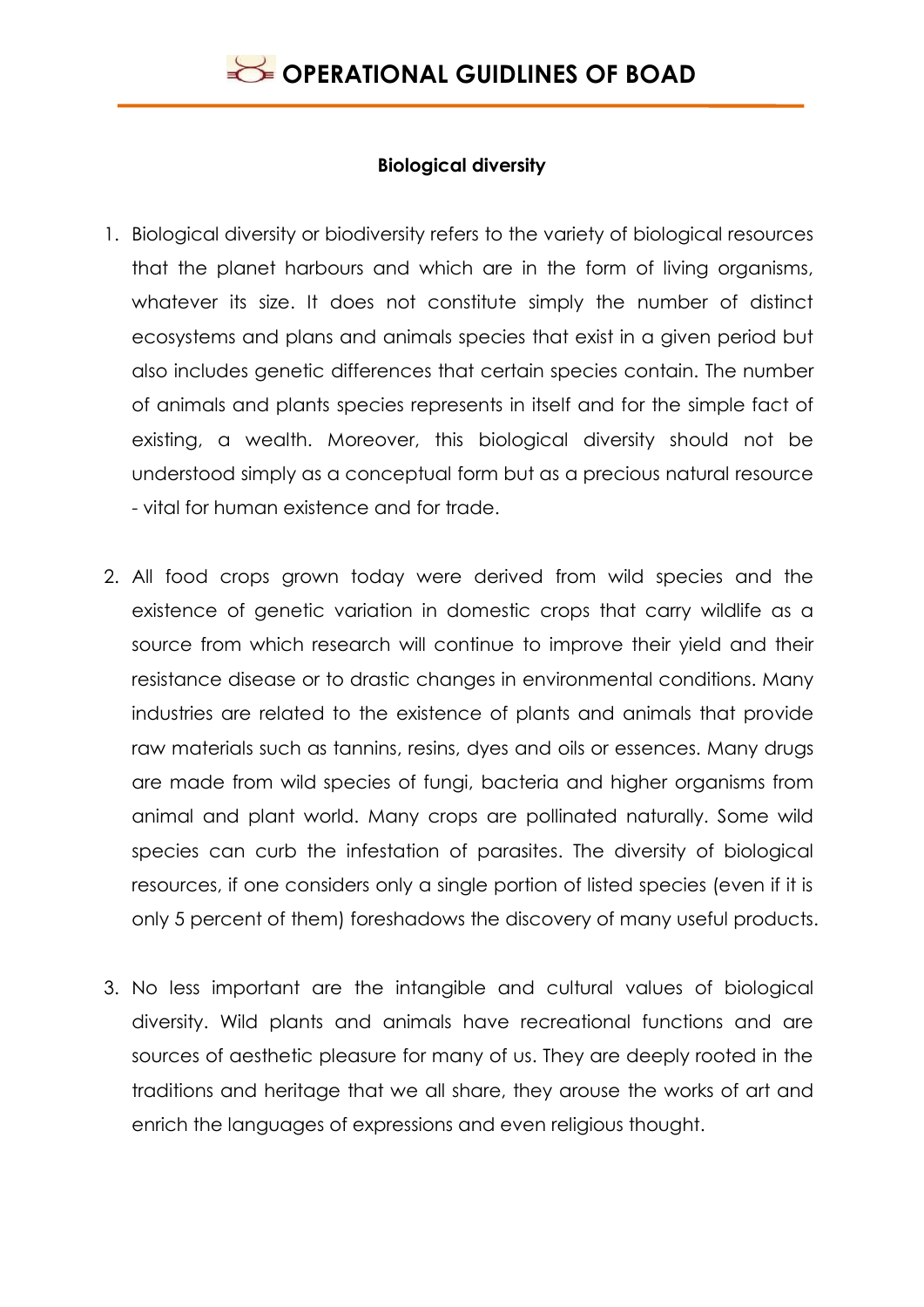# **SECTIONAL GUIDLINES OF BOAD**

- 4. Biological diversity also allows wild species and natural ecosystems to withstand external factors. Genetic variability to which a species is subject is an essential function from which it can develop resistance against a disease or change in climate, and without which it would be doomed to extinction. The diversity of species provides stability to ecosystems while a pollutant in particular may destroy or drive species to a level of the food chain; others that are more resistant will remain and reproduce in order to preserve the organisms that depend<sup>1</sup> on them.
- 5. Consequently, the protection of biodiversity, is a form of natural resource management with the primary objective of maintaining biological resources of the planet upon which the needs and aspirations of future generations depend - a fundamental principle of sustainable development. The management practices of natural resources which seek only to maximize production in the short term, as well as those for the maximum long-term production, but specific resources, often give conflicting results. As a consequence we are witnessing a disturbing and irreversible extinction of biological diversity, for which the pressure of a growing population on biological resources and habitats is largely responsible.

### **BOAD Policy, procedures and guidelines**

- 6. At least two principles are applied directly to biological diversity by the Bank in its member states:
	- The conservation of endangered species and sensitive habitats;
	- The protection and management of natural areas.

<u>.</u>

 $^1$  When a species can withstand a certain amount of pollutant, it often accumulates it in its tissues, and organisms that consume it accumulate it at their turn. The higher up the food chain, the more pollutant concentrations in the tissues, to the point of being lethal. Thus it happens that organisms that survive to pollutants exposure, rather than contributing to the preservation of organisms that depend on them, constitute a threat to their survival.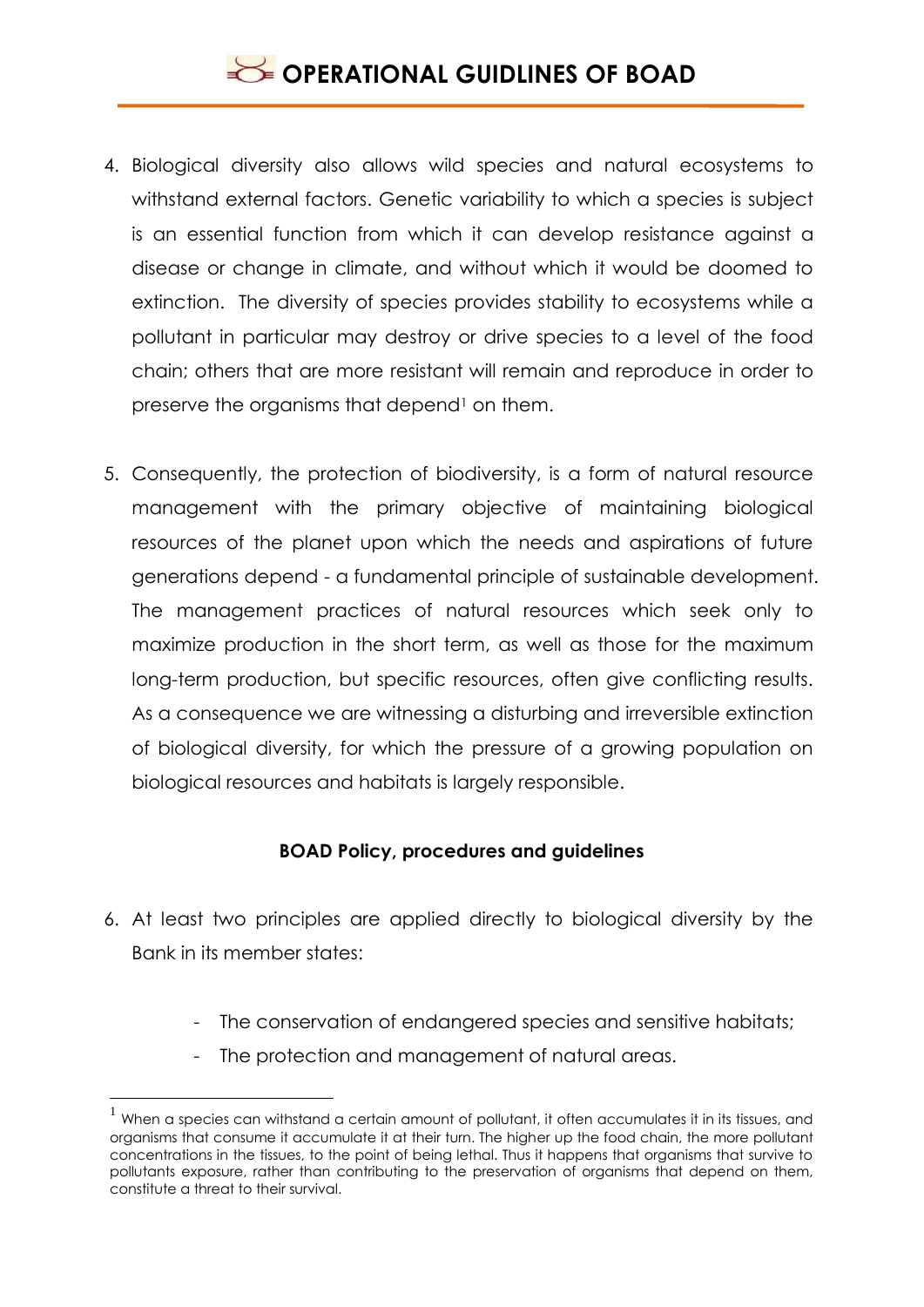Other aspects of the issue of biodiversity can be raised by the BOAD, if necessary.

7. Also, BOAD will fund-t does not project likely to damage the environment in a way serious or irreversible, and would include no acceptable mitigation measures for the Bank. It will finance projects that will significantly alter natural areas considered by the conventions as world heritage sites or biosphere reserves or who, under national law, belong to national parks, protected fauna and flora wild.

### **Relevance to the Bank's investments**

- 8. The following examples are related to development activities which may have consequences particularly harmful to biological diversity:
	- Agriculture and livestock projects which involve land clearing, elimination of wetlands, inundation for irrigation storage reservoirs, displacement of wildlife fences and domestic livestock, the intensive use of pesticides, the substitution of traditional and varied crops of subsistence for monoculture cash crops;
	- **Fisheries projects which involve the conversion of large natural breeding** or nursery areas for aquaculture or mariculture, overfishing, introduction of exotic species into natural aquatic ecosystems;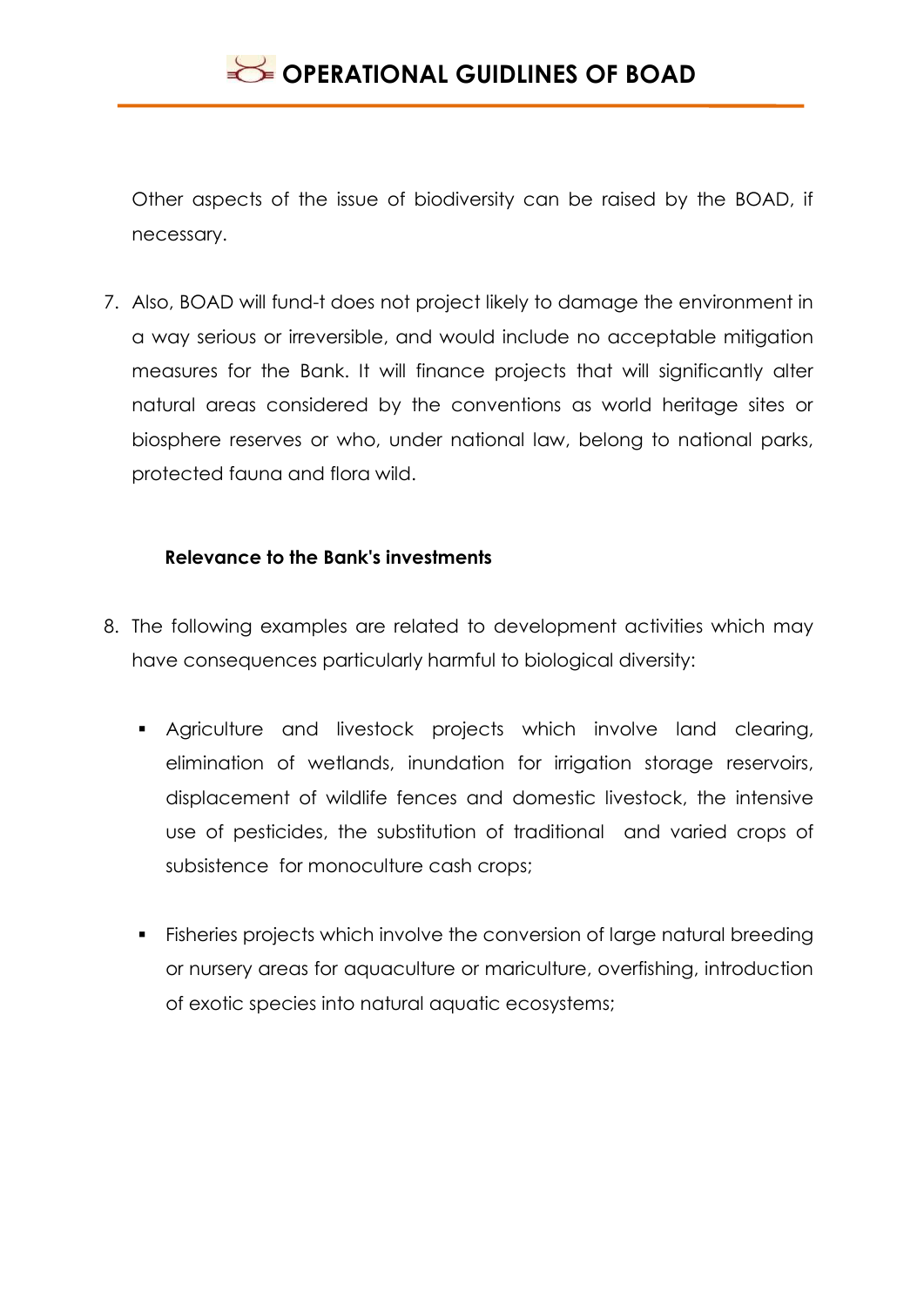- Forestry projects which involve the construction of access roads, intensive operations, the establishment of forest products industries which induce other developments near the project site;
- Transportation projects that are intended for the construction of highways, bridges, rural roads, railways and canals to facilitate access to and spontaneous colonization of natural areas;
- Channelization of rivers:
- **•** Dredge and fill activities of coastal and inland wetlands:
- Hydroelectric projects that involve diverting large water to flood or to transform aquatic or terrestrial natural surfaces causing damage or loss of habitats and consequently forcing movement of fauna into new areas that exceed their carrying capacity;
- **I** Irrigation and water supply projects likely to exhaust resources drain wetland habitats or eliminate essential food sources;
- **Industrial projects involving of air, water or soil pollution;**
- Mining or mineral exploration projects causing the loss of many habitats;
- **Projects of biological resources conversion to feed industries for fuel or** feedstock.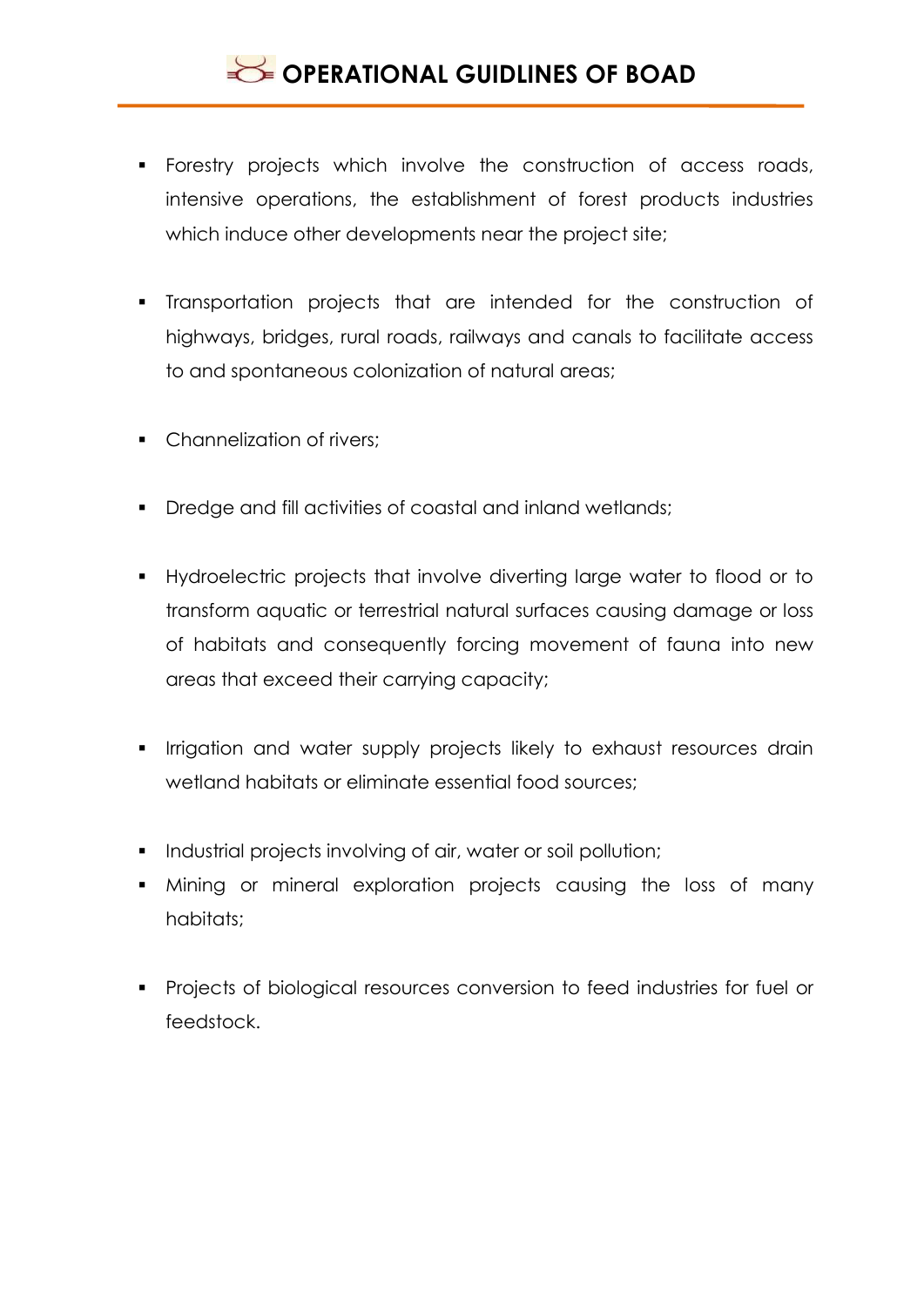10. The Bank finances projects that belong to all these categories, and in this case, may influence the management and protection of biological resources and promote biological diversity conservation in selecting projects, participating in the preparation and the process of their environmental and social assessment, the evaluation and implementation and by making recommendations with regard to sectoral and national development strategies of borrowing countries.

#### **Guidelines for environmental and social impacts assessment**

#### **Determination of impacts**

11.Any potential impact of a project on biological diversity will be, preferably among the important issues to be considered during the preliminary screening of project proposals. We can define the treatment to be accorded to these issues and recognize any other issue to consider during a reconnaissance of the area carried out in the context of a preparatory mission. The resulting information can be used, first, to integrate biological diversity issues in the planning and design of the project and, secondly, to establish the scope of the assessment of environmental and social impacts or another environmental/social study that may take place in conjunction with the preparation of the project.

A short checklist to quickly identify problems related to biological diversity is provided below:

(a) Identify the specific types of ecosystems that the proposed project will affect (eg. rainforest, salt marshes, Guinea savanna, Sudan savanna etc...) and whether these wildlands have a particular interest or if they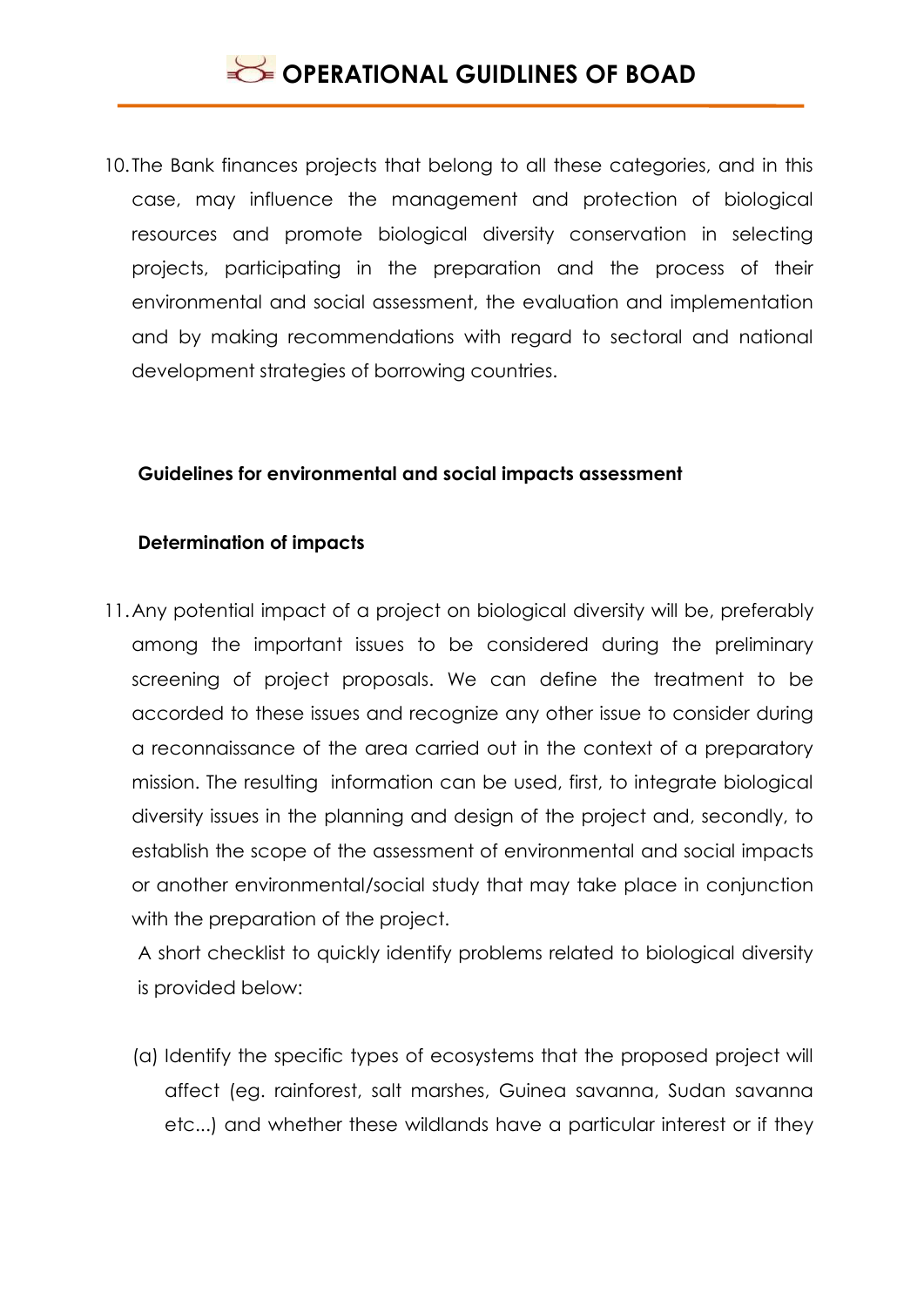have been designated as natural sites of national and international importance.

- (b) Define important biological aspects of ecosystems specifying, for example, the type of habitat that is home to endangered species or breeding or nesting areas of certain species.
- (c) Determine the general nature of the project's impact on ecosystems such deforestation, flooding, drainage activities, changes in the hydrological regime, ease of access, road traffic and noise.
- (d) Assess the significance of the likely negative impacts on:
	- the entire ecosystem of the region and / or country (eg. the project will destroy approximately 10 percent of swamp forests still intact in the nation).
	- cumulative effects and the evolution of the system (eg coastal wetlands recede into the country with an annual rate of 3 per 100 per year; the project and forecast of two installations of port facilities will result in the disappearance of 6 p. 100 of remaining land).
- 12.It is possible, in the case of a project that the impacts on biological diversity represent a relatively complex problem and if its nature allows to modify the design to eliminate the problematic element (by arranging the layout of a road, for example, to avoid a natural reserve). If otherwise, the problem should be included in the scope of the impacts assessment on the environment or other environmental study to be examined in more detail and taken into consideration when the impacts mitigation measures will be developed. The participation of an expert is essential in most cases.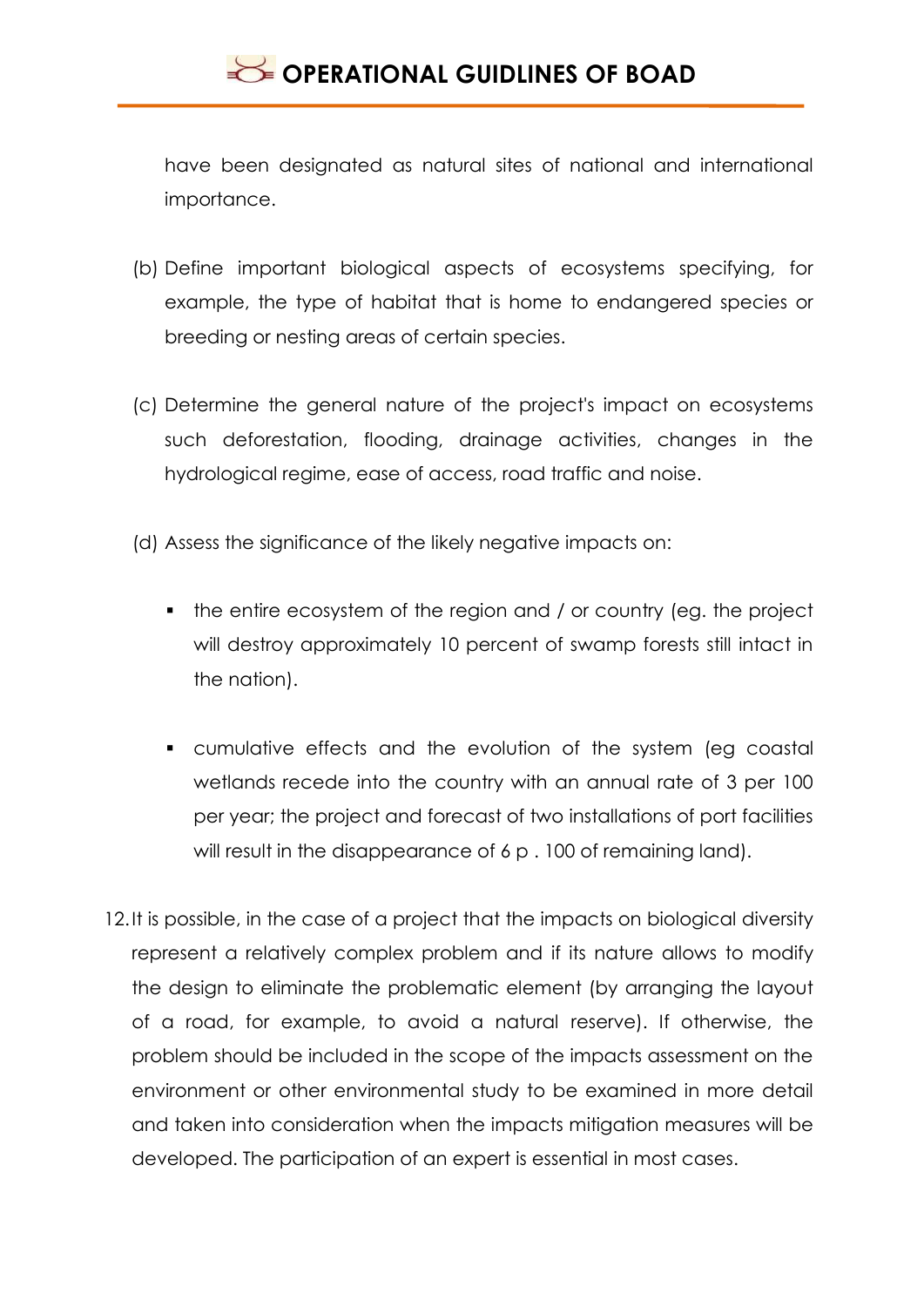- 13. Terms of reference models contained in this document should, in conjunction with investigative techniques that have been described, provide most of the information needed to assess the impacts of a project on biological resources. The following sources of documentation provide important information and allow obtaining a quick estimate of the composition of habitats and plant and animal species:
	- publications dealing with natural areas with a particular interest or international importance;
	- national inventories of fauna and flora;
	- stocks inventory, inventory of art work timber, fish resources or species in general, providing census data and indicating the evolution of species and populations;
	- regional or national programs engaged in monitoring the state or evolution of biological resources;
	- **regional or local research centres and NGOs**
- 14. The contribution of some ecosystems to the region and the country is beyond the scope of a simple conservation of biological diversity. Sometimes this contribution to local, regional and national economies is measured, among others, in monetary terms, and shows the benefit-cost ratio of a project that has been modified or mitigation measures aimed at the conservation of specific biological resources. If these benefits are not measurable, they should be described quantitatively.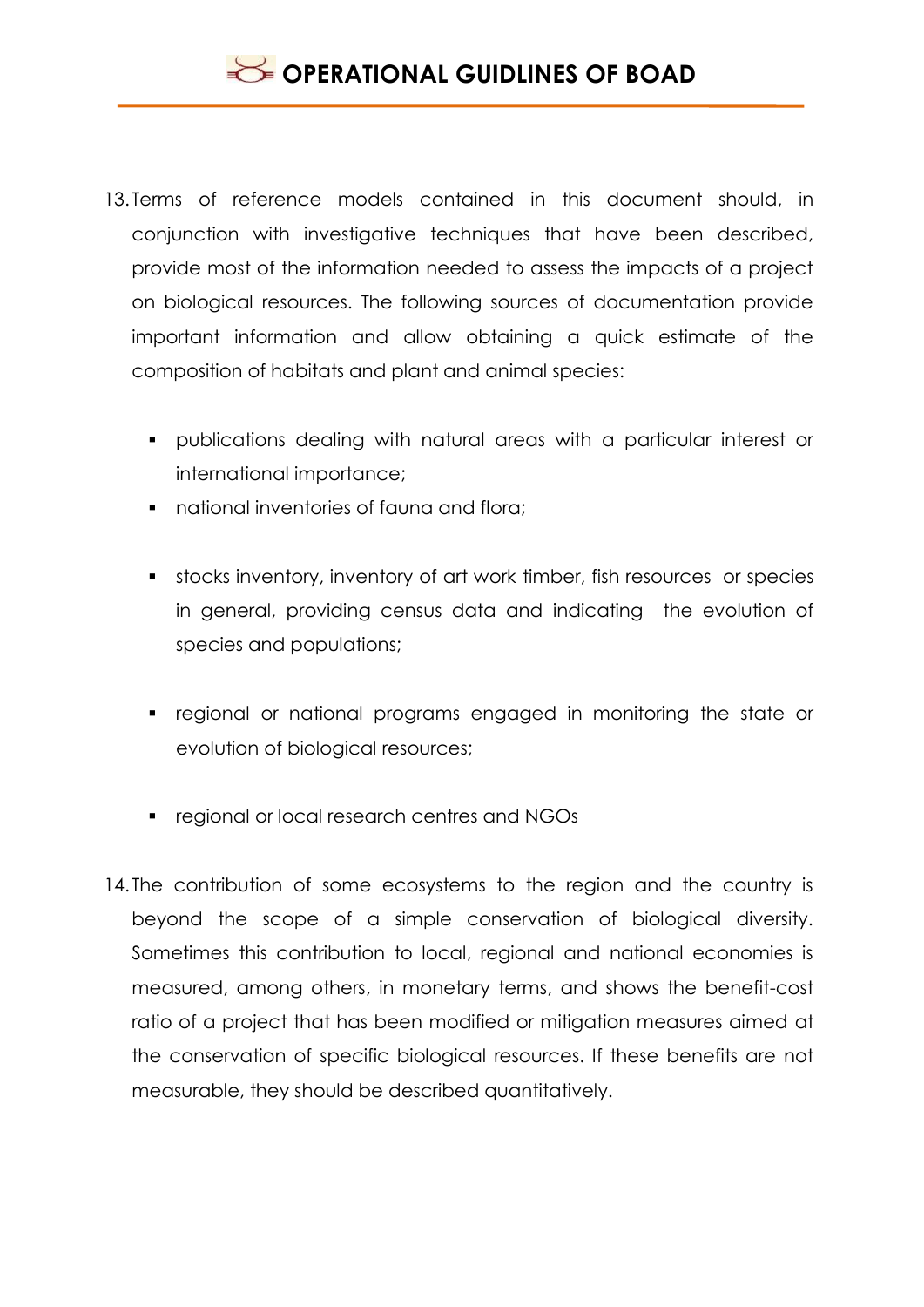### **Determination of institutional tools likely to mitigate the impacts**

- 15. The review of policies, regulations in force and governmental institutions that govern the management of biological resources should be carried out during the preparation of their inventory.
	- Review legislation and sectoral policies that may affect the biological diversity, examine how biological diversity conservation is integrated into rural development programs, examine conflict or cooperation between organizations responsible for the operation and protection of natural resources - agriculture, fisheries, mineral resources, energy, water and recreational areas.
	- **•** Determine whether areas such as trade, transport and the military will have a significant impact on biological resources and if this is the case, make sure that their policies are compatible with the principle of conservation of biological diversity, or at least do not encourage unnecessary destruction of these resources.
	- Identify policies that foresee dissuasive measures for protecting critical biological diversity resources to the maintenance of diversity, among which it takes tax deductions, credits, grants, donations or indirect incentives such as road construction or other business infrastructure forms in protected forests.
	- Assess the effectiveness of organizations and procedures implementation of policies, legislation and regulations.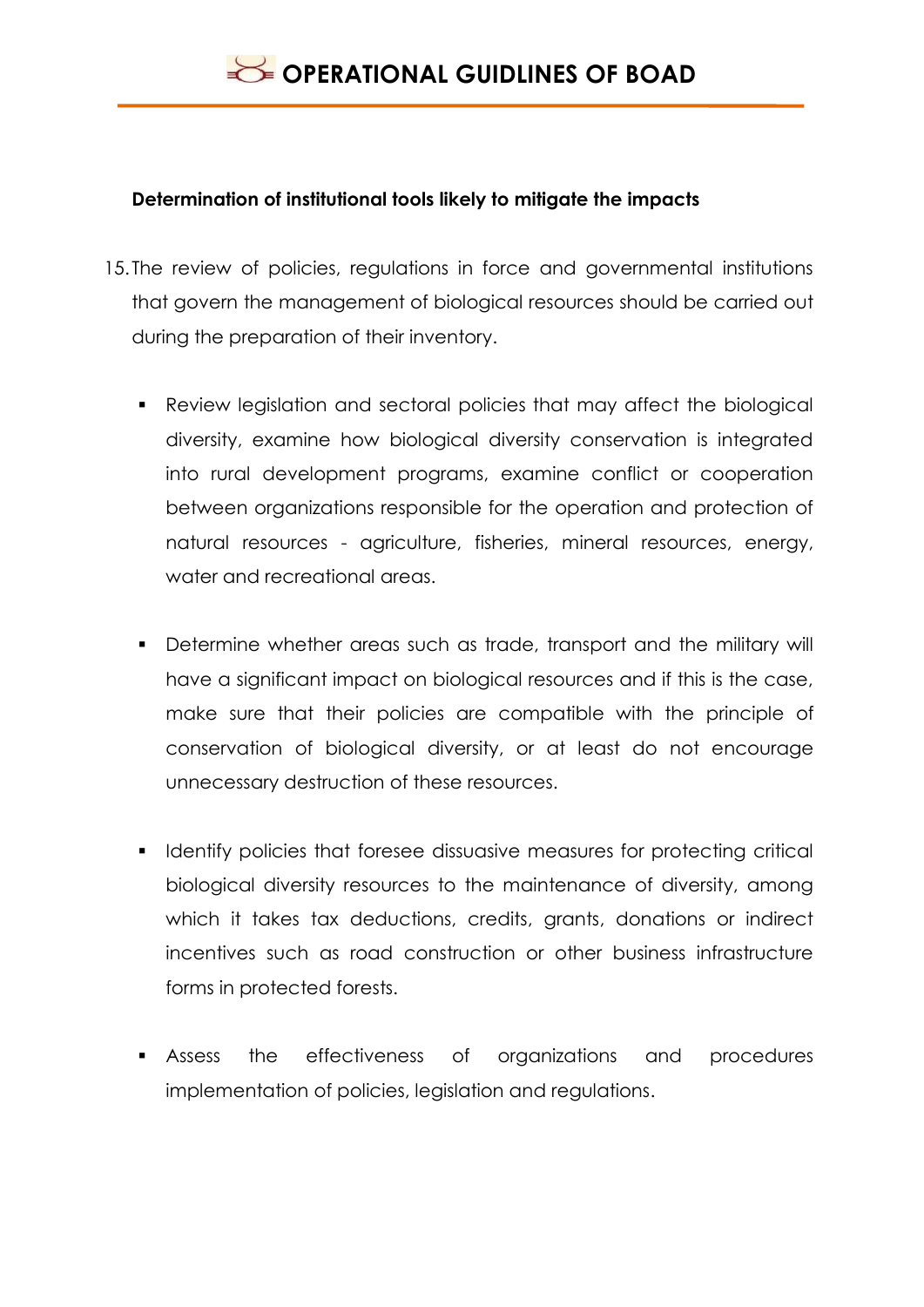### **Mitigation Measures**

- 16. The following actions are some of the technical aspects of mitigation plans for projects that affect biological diversity:
	- establish areas of fauna management or other protected areas in the area under influence of the project;
	- establish similar protection areas in another part of the country or region in order to compensate for the inevitable loss of habitat in the area affected by the project;
	- design of buffer zones, corridors for fauna or other means to maximize the benefits that provide the management of fauna or mitigate the effects of the project on it;
	- **Fall restore damaged habitats;**
	- create new habitats, such as wetlands, artificial reefs, nesting sites;
	- **•** protect rare and endangered species in places such as zoos, botanical gardens or gene banks.

17. The institutional aspects of mitigation plans may include:

- strengthening of current organisms that are responsible for the management of natural areas, parks and reserves and biological resources in general;
- establishment of , if necessary, new institutions, procedures and regulations;
- support to national perspectives on land to prevent biological diversity decreases due to cumulative or cross sectoral effects;
- strengthening of organizations and land instruments;
- support to scientific research in the field of biological diversity;
- **EXECUTE:** environmental education;
- **i** incentives for the preservation of the environment;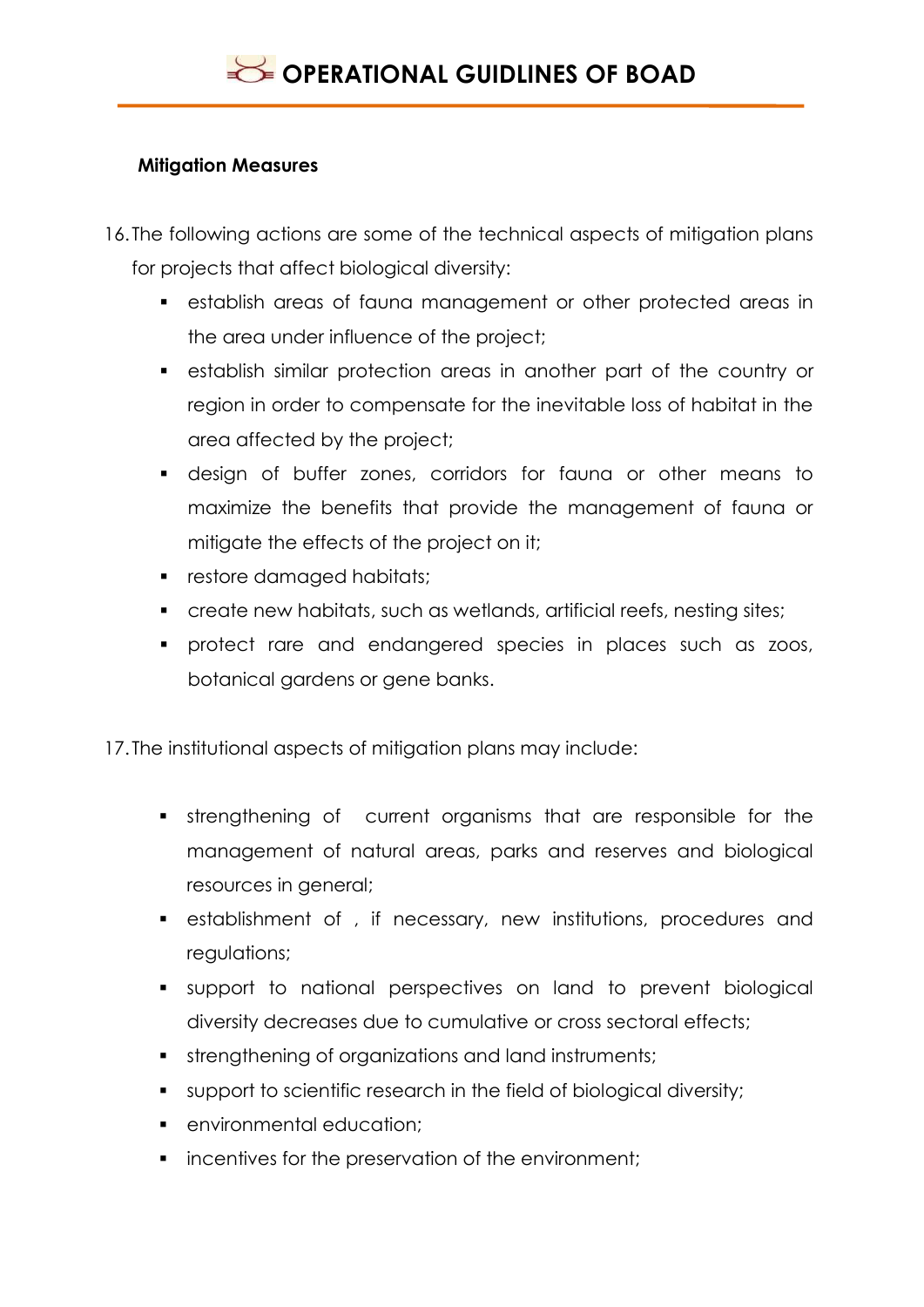

 compensation or concessions for the populations affected by the protection measures.

Policy and operational procedures of BOAD on natural habitats provide more information.

- 18.Community involvement is an essential element in the protection of biological diversity, especially when it comes to restrictions on land use by the general population or land that has been recognized as being part of indigenous people's territory. The following questions belong to the aspects for which it is essential to maintain a dialogue with affected groups:
	- **importance of biological diversity;**
	- **•** benefits to be derived from the protection of biological diversity;
	- costs and benefits of the project at the local level;
	- **•** realistic management options;
	- **IDCAL customs, traditions and cultural values.**
- 19.Protective measures of biological diversity generally represent a small percentage of the total cost of a project. However, these measures do not generate direct revenues and their operating costs may fall on organizations that are not directly involved in the project. It will be, for example, difficult to get the enthusiasm and cooperation of local of parks and recreation administration that may feel subject to new management expenditure for operating a reserve established in the context of a hydropower project, and from which it will not derive any benefit. Implementing agencies and bodies be given the necessary resources in this regard.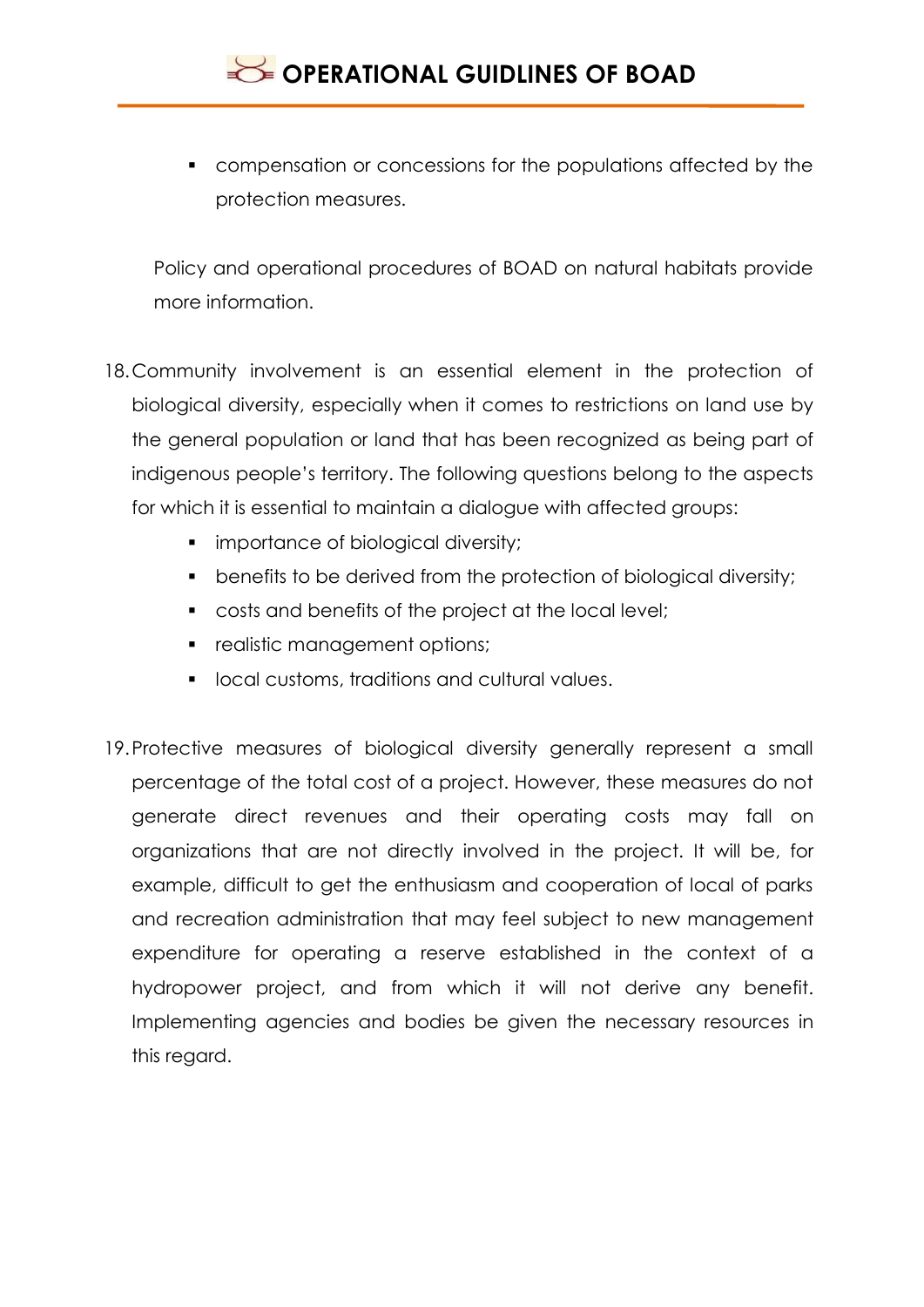- 20. There are a number of participatory methods of financing the protection of biological diversity or compensating affected groups by the costs they may incur:
	- o charge entry fee to natural areas that visitors have access to;
	- o tax tourism revenues in localities where natural areas attract tourists;
	- o return a part of the profits from the exploitation of biological resources to local communities;
	- o charge water use fees for water production in a reserve;
	- o add a modest fee to electricity prices for energy sources fed by a reservoir belonging to a service of nature protection;
	- o "rent" inundated areas to the producer of hydroelectric power;
	- o establish links with other development projects;
	- o include conditions for concession agreements related to the extraction of resources;
	- o seek financial support from international organizations;
	- o ensure that communities take ownership of protection program by the developing at the local level, specialized companies or NGOs related to conservation.
- 21. The means by which to support initiatives in biological diversity in sectoral and intersectoral level do not arise spontaneously. In general, we must undertake a research work which has its source in the context of the project that can show, for example, the need to:
	- **Exercise** incorporate biodiversity issues in the documents of economic and sectoral planning;
	- assist the government planning for the management of biological resources;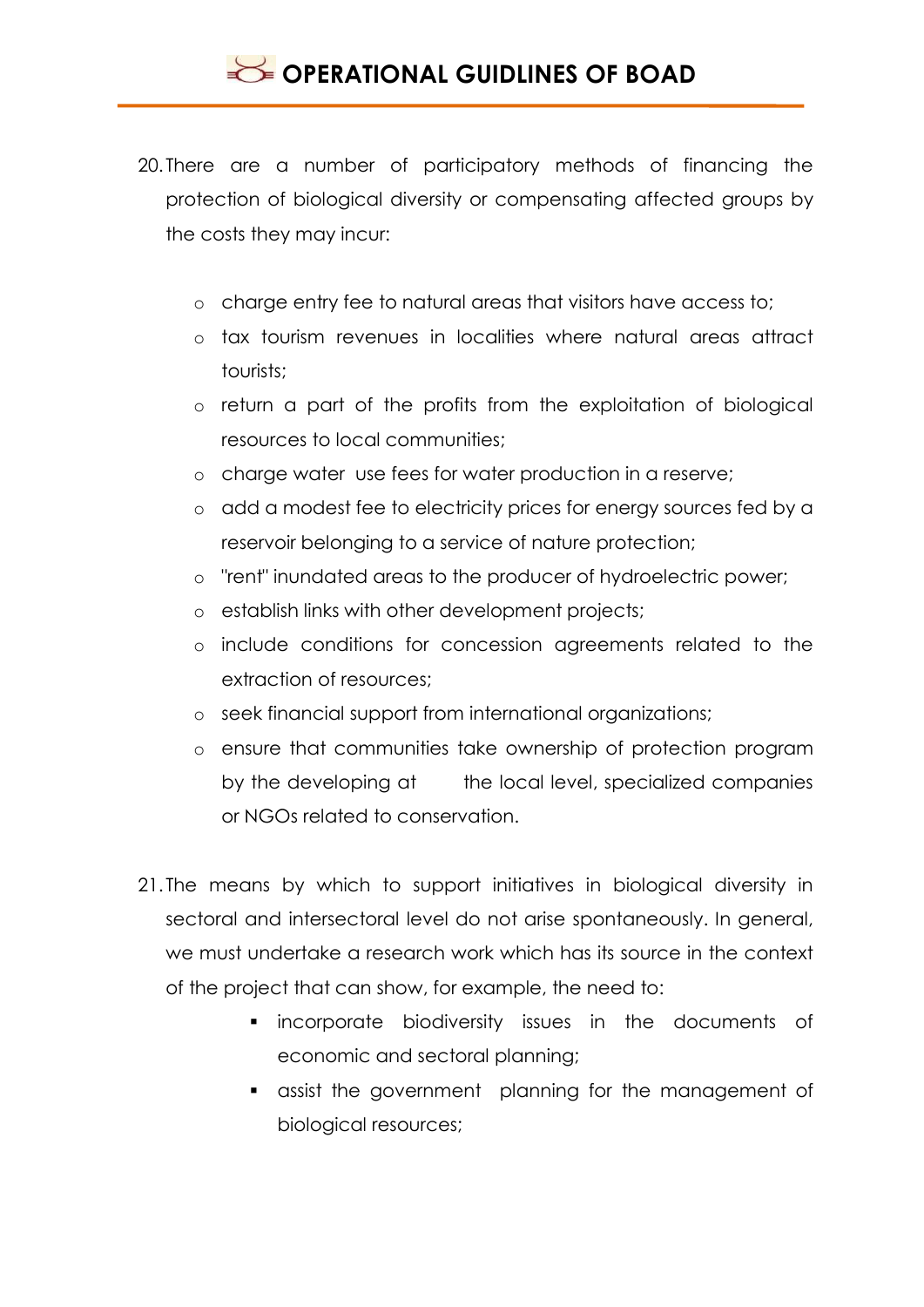- **Include issues of biodiversity management in policy** discussions between governments and international organizations;
- **Collaborate with national and international NGOs;**
- **EXEDENT** incorporate aspects that affect biodiversity in training development institutes
- 22.Supervision is an essential aspect of protection of biological diversity to which BOAD places great importance in the projects it finances. Monitoring the implementation of measures related to biological diversity and the assessment of relevant work are two crucial elements. The long-term monitoring, which may continue after the project as such may be the only way to verify that such measures are sustained and to determine their actual contribution to the protection of biological diversity. The information gathered should be integrated into the national strategy and planning of future projects so as to improve the components related to biological diversity.

## **Table: Objectives and examples of management systems for biodiversity conservation**

| Onsite                      |                         | Offsite                                        |                         |
|-----------------------------|-------------------------|------------------------------------------------|-------------------------|
| Preservation<br>Οf          | Species Management      | living Collections                             | genebanks               |
| ecosystems                  |                         |                                                |                         |
| Increased natural processes |                         | Increased human intervention $--- \rightarrow$ |                         |
| maintain:                   | maintain:               | maintain:                                      | maintain:               |
| genetic<br>Reservoir<br>Οf  |                         |                                                |                         |
| resources                   | genetic<br>interaction  | reproduction of things                         | genetic<br>Оf<br>source |
|                             | semi-<br>the<br>between | that we can not keep in                        | material necessary for  |
|                             | domesticated species    | gene banks                                     | breeding programs       |
|                             | their<br>wild<br>and    |                                                |                         |